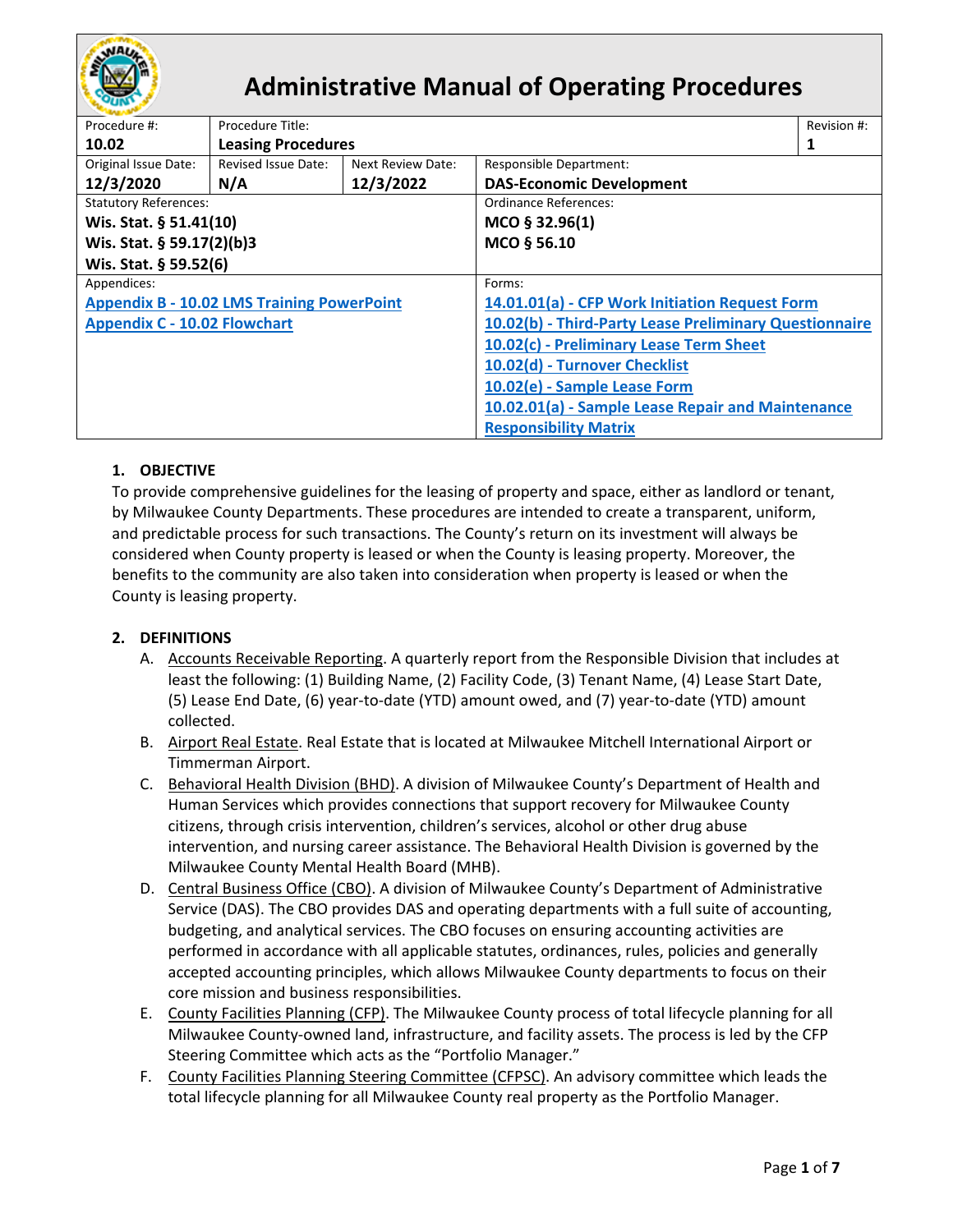- G. County Facility (Facility). Any improvement on County lands (including without limitation, county buildings, airports, highways, dam sites in parks, parkways and playgrounds) that the County owns or occupies.
- H. County Landlord. DAS acting on behalf of the County for County Facilities and DAS Real Estate.
- I. County Lease Manager (Lease Manager). The individual designated by the owner to administer, and monitor compliance with, the terms of the lease. The Lease Manager is the point of contact between tenant and landlord. For Parks, Zoo and Airport Real Estate, this role shall be determined by the respective division. Except for Parks, Zoo and Airport Real Estate, this role is the ED Division Lease Manager.
- J. County Real Estate. Real Estate that is owned by the County.
- K. Crosscharges. Cost allocation for services provided by County departments to other County departments, a crosscharge is issued to properly allocate the expense. There are two (2) types of crosscharges – Centralized and Direct Service.
- L. Cultural Leases. Leases on property owned by the County and leased to the Charles Allis Museum, Marcus Center for the Performing Arts, Milwaukee Art Museum, Milwaukee County Historical Society, Milwaukee Public Museum, Villa Terrace Decorative Arts Museum and War Memorial Center.
- M. DAS Real Estate. County-owned Real Estate that is occupied by County staff or functions (other than Airport Real Estate, Zoo Real Estate or Parks Real Estate), or Real Estate that is leased by the County for Administrative purposes.
- N. Department of Administrative Services (DAS). DAS supports County departments by achieving high-quality, cost-effective, reliable, customer-oriented solutions in the areas of contracting, facilities, equipment, materials, fiscal management, risk management, and business development.
- O. Department of Health and Human Services (DHHS). DHHS is responsible for the total range of services to people, including mental illness treatment, disabilities services, income maintenance, youth probation, alcohol and drug abuse services, and more.
- P. DHHS-BHD Real Estate. Real Estate that is occupied by BHD, or its vendors, including without limitation, the Mental Health Complex.
- Q. DocuSign. An electronic signature and digital transaction management service, to collect signatures on all county contracts. County staff and other partner organizations can use the digital tool in lieu of wet signatures.
- R. ED Division. The Economic Development Division of the Department of Administrative Services.
- S. Government Services Contract. A written contract with third parties that provide governmental services on a contractual basis with a County department or division.
- T. Landlord. Any entity that owns real property and has the authority to grant a lease. Specific to Milwaukee County, DAS acting on behalf of the County for County Facilities and DAS Real Estate.
- U. Lease. Any written contract, instrument or other document permitting the possession, occupancy or use of County Real Estate or of any real estate required for use by the County. A lease must be for a period of time (term) and for a specific consideration (rent). A Lease does not include: (a) a contract for the use of land solely for agricultural purposes, (b) a permit to use a county facility for less than 24 hours, such as a park pavilion rental or athletic field rental, (c) a memorandum of understanding/agreement or license agreement, (d) a concessionaire license, or a (e) professional services contract.
- V. Market Rent. The rental income that a property would likely command in the open market, as indicated by the current rents that are either paid or asked for comparable space.
- W. Outside Real Estate. Real Estate that is not owned by the County and is occupied by a Sponsoring Division.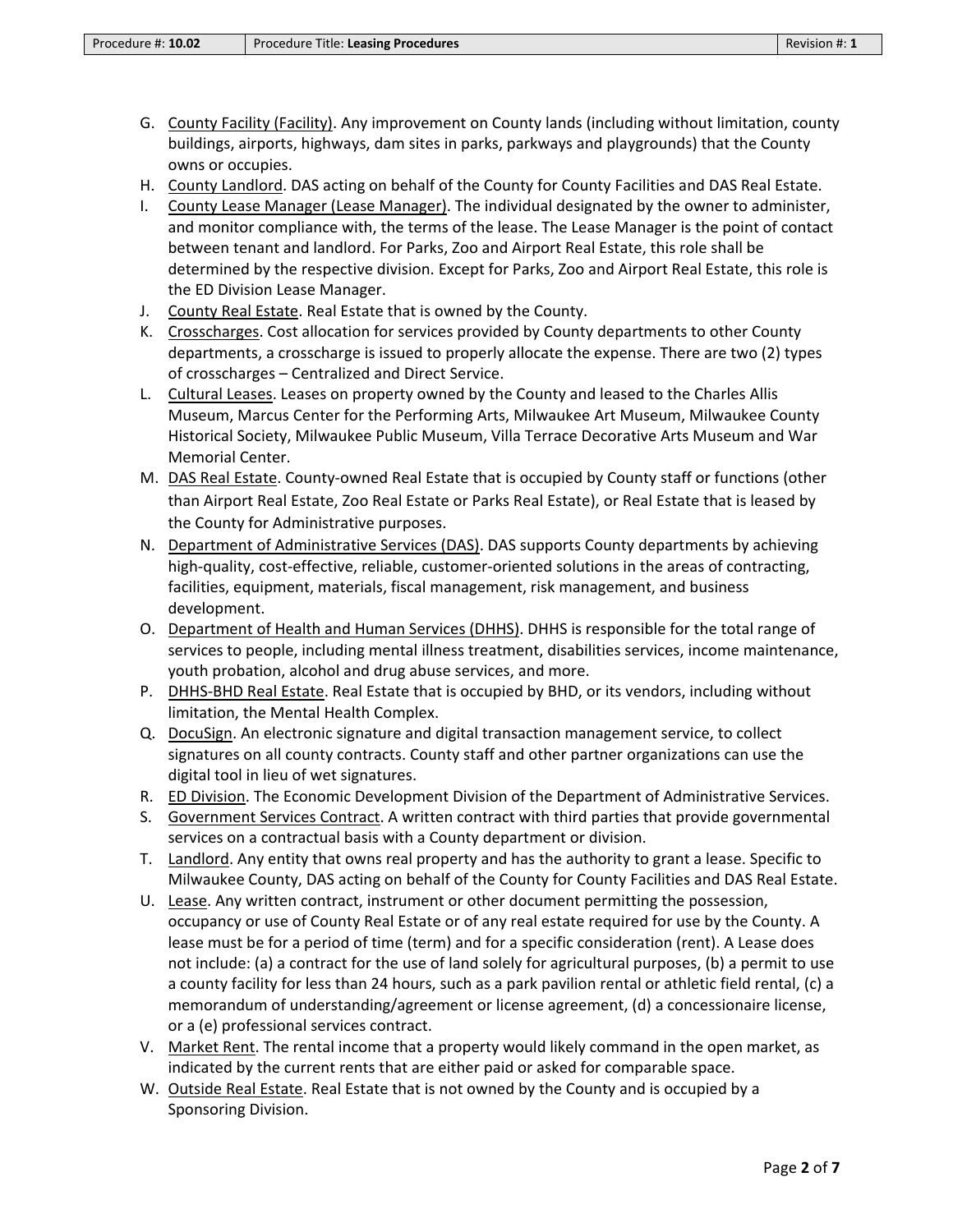- X. Parks Real Estate. Real Estate that is owned by Milwaukee County and zoned as parkland by the local zoning authority.
- Y. Property. Real property, including without limitation, County buildings, airports, parks, highways, dam sites in parks, parkways, playgrounds, and any other real property or improvements thereon used or owned by Milwaukee County. Real property includes land, land rights, and facilities together with buildings, fixtures, affixed improvements, and structures (including linear structures). Real property does not include personal property.
- Z. Real Estate. Land and anything fixed, immovable, or permanently attached to it such as buildings, walls, fixtures, improvements, roads, trees, shrubs, fences, roads, sewers, structures, and utility systems.
- AA. Responsible Divisions. The County departments and divisions responsible for the negotiation of real estate leases based on real estate classifications of DAS Real Estate, Parks Real Estate, Airport Real Estate, Zoo Real Estate and DHHS-BHD Real Estate.
- BB. Signers. Signatures for the County are Department or Division Head, CBDP, Risk Management, Comptroller's Office, Corporation Counsel, County Clerk and County Executive.
- CC. Sponsoring Department. A County department that either (a) requests to occupy space in Outside Real Estate, or (b) requests that a third party occupy Real Estate.
- DD. Tenant. Any entity that accepts a leasehold interest from a Landlord.
- EE. Preliminary Term Sheet. This term sheet outlines the proposed lease of Real Estate to a third party and includes at least the following information: (1) property description, (2) lease rate, (3) term length, (4) property use, and (5) any other pertinent terms and conditions. The term sheet also outlines maintenance obligations as negotiated between Landlord and Tenant, including janitorial and cleaning services, preventive maintenance services, and minor and major repairs.
- FF. Zoo Real Estate. Real Estate that is owned at the Milwaukee County Zoo complex, including the Zoofari land and maintenance yard in the southwest quadrant of the I-894/I-94 interchange.

### **3. PROCEDURE**

- A. Lease Management of Milwaukee County Real Estate Overview by Responsible Divisions
	- i. DAS Real Estate leases will be negotiated by the ED Division, with oversight by CFPSC.
	- ii. Parks Real Estate leases will be negotiated by the Parks Department, in collaboration with the ED Division, and with oversight by the CFPSC, and approval by the County Board.
	- iii. Airport Real Estate leases will be negotiated by the Milwaukee County Department of Transportation – Airport Division, in accordance with applicable grant assurances and other regulatory conditions and airport best management practices. Except when specifically referenced, Airport Division shall not be subject to this AMOP.
	- iv. DHHS-BHD leases will be negotiated by the ED Division, in collaboration with the Milwaukee County DHHS, and with oversight by the CFPSC, and recommended approval by the Milwaukee County Mental Health Board.
	- v. Cultural Leases will be negotiated by the ED Division and with oversight by the CFPSC, and approval by the County Board when required by the lease, associated agreements or zoning.
	- vi. Zoo Real Estate leases will be negotiated by the Milwaukee County Zoo with oversight by the CFPSC.
- vii. The Responsible Division shall designate the Lease Manager for every new or renewed lease and shall communicate this to the Tenant.
- B. Leases of County Real Estate County as Landlord
	- i. Responsible Division: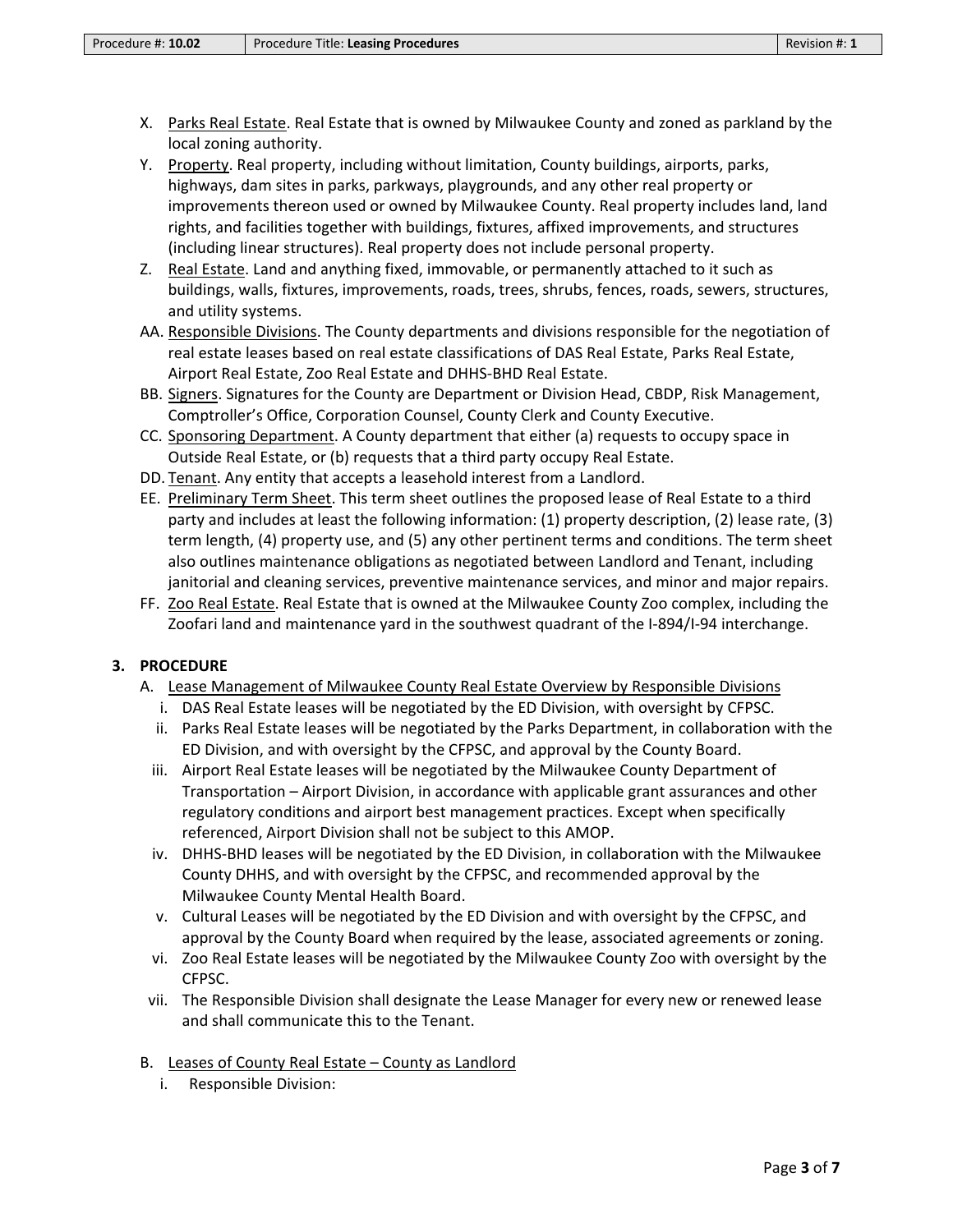- a. As set forth in Section 3A above, Responsible Division shall conduct lease negotiations on behalf of Sponsoring Departments for the lease and/or use of any County Real Estate by a third party in accordance with the provisions of this procedure.
- ii. Crosscharges:
	- a. Responsible Division shall not be entitled to payment of crosscharges in connection with either negotiating leases or managing leases of Real Estate. However, expenses related to specialized negotiations or other work performed under this procedure shall be paid by the Sponsoring Department.
- iii. Accounts Receivable:
	- a. For DAS Real Estate, the Central Business Office (CBO) is authorized and directed to collect all money due under the leases of DAS Real Estate. All funds received by the CBO in payment of rents from DAS Real Estate shall be deposited in the proper accounts to the Sponsoring Division.
	- b. For Parks Real Estate, the Parks Department will collect all money due under the leases of Parks Real Estate. If any funds are received by the ED Division in payment of rents from Parks Real Estate, then such money shall be deposited in the proper accounts of the Parks Department.
	- c. For Zoo Real Estate, the Milwaukee County Zoo will collect all money due under the leases of Zoo Real Estate. If any funds are received by the ED Division in payment of rents from Zoo Real Estate, then such money shall be deposited in the proper accounts of the Milwaukee County Zoo.
- iv. Approval:
	- a. Prior to executing any lease, the Responsible Division shall submit a Preliminary Lease Term Sheet or draft lease to the CFPSC for review and recommendation.
	- b. For DAS Real Estate and Zoo Real Estate, if approved:
		- i. ED Division will, in partnership with Corporation Counsel, prepare the final lease and submit it to Signers via DocuSign.
		- ii. Milwaukee County Zoo will also coordinate with the Comptroller's Office as it relates to any bond restrictions for use.
	- c. For Parks Real Estate, if approved:
		- i. The Parks Department shall prepare an Action Report, Fiscal Note and Resolution to the County Board for approval. In cooperation with Corporation Counsel, the Parks Department will prepare the final lease and submit to Signers via DocuSign.
		- ii. The Parks Department will present the file and fully negotiated Lease to the County Board at the appropriate committee meeting.
	- d. For DHHS-BHD Real Estate, if approved:
		- i. BHD shall prepare a package for review and recommended approval by the Milwaukee County Mental Health Board at the appropriate board meeting.
		- ii. In cooperation with Corporation Counsel, DHHS and BHD, ED Division will prepare the final lease and submit to Signers via DocuSign.
	- e. A copy of the final executed lease shall be retained by the Responsible Division and ED Division.
- v. Leases for Real Estate with a Government Services:
	- a. County departments may lease County Real Estate to third parties that provide governmental services on a contractual basis with that department. It is important to note the following: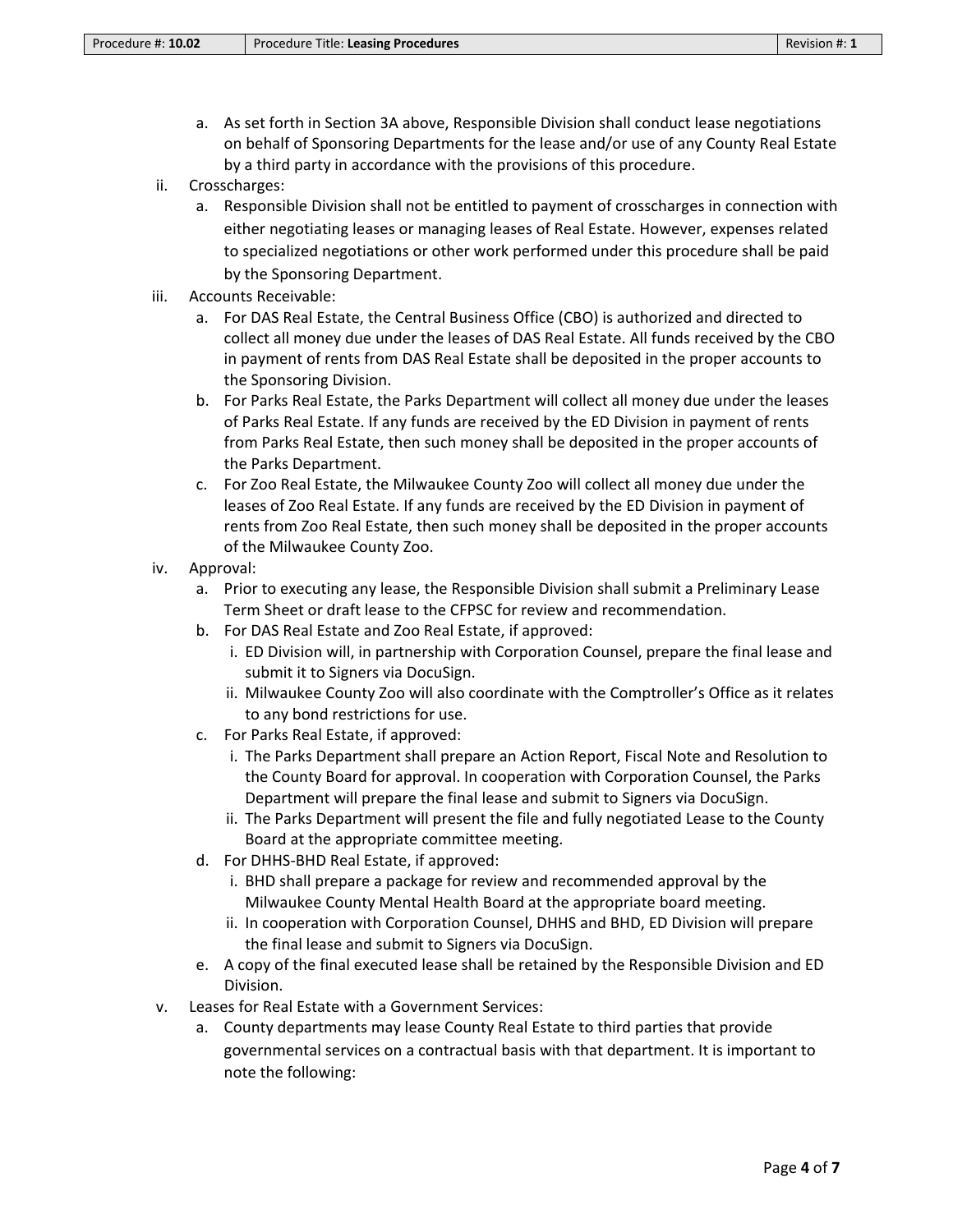- i. Leases and contracts for services shall be considered separate documents that are approved in separate but coordinated processes.
- ii. Any lease with a service provider must refer to the contract for services.
- iii. Any contract for services must refer to the lease.
- iv. The term of a lease may be shorter than the length of contract for services. Whenever reasonably feasible, the lease term shall be for no more than five (5) years.
- vi. Request for Lease to Third Party:
	- a. The Responsible Division will assist any interested tenant in completing the Third-Party Lease Preliminary Questionnaire.
- vii. Accounts Receivable Reporting:
	- a. For DAS Real Estate, on a quarterly basis, the CBO will prepare an Accounts Receivable Report and submit to the Responsible Division for DAS Real Estate.
- viii. Facility Maintenance:
	- a. The Lease Repair and Maintenance Responsibility Matrix lists obligations of landlord and tenant in a County facility as they relate to repair and maintenance of that County facility, as defined in the lease or separate maintenance agreement.
	- b. County and Tenant shall comply with applicable County Ordinances, building codes, state statutes and federal regulations in the completion of the maintenance and repairs for which each is responsible. This includes, without limitation, the public works bidding requirements applicable to each entity, if any. Typical County and Tenant financial, operational and maintenance responsibilities are delineated in the lease agreement, and may include:
		- i. Janitorial and cleaning services of the interior and exterior of the County facility to provide continuous, good, clean, and sanitary conditions.
		- ii. Services and utilities such as water, gas, oil, heat, electricity, power, telephone service, and sewer charges charged or attributable to the County facility.
		- iii. Operation and preventive maintenance services of the County facility using best building management practices.
		- iv. Minor and major repairs for those elements of the County facility defined in the lease agreement.
		- v. Access to the County facility for inspection of the conditions of structures, fixtures, or equipment serving the County facility.

#### C. Leases for Outside Real Estate – County as Tenant

- i. Move Request Form:
	- a. If a Sponsoring Department would like to lease Outside Real Estate, the Sponsoring Department will submit a County Facilities Plan (CFP) Work Initiation Request Form to the CFP Coordinator. Whenever feasible, the work initiation request form should be submitted as part of the budget request process. The CFP Coordinator will submit the work initiation request form to the CFPSC for further action.
- ii. DAS Assistance:
	- a. After review and recommendation of the work initiation request by the CFPSC and approval by the DAS Director, DAS shall assist the Sponsoring Division. Specifically, the ED Division will assist the Sponsoring Division in:
		- i. Negotiating the terms of the lease with the owner of the Outside Real Estate.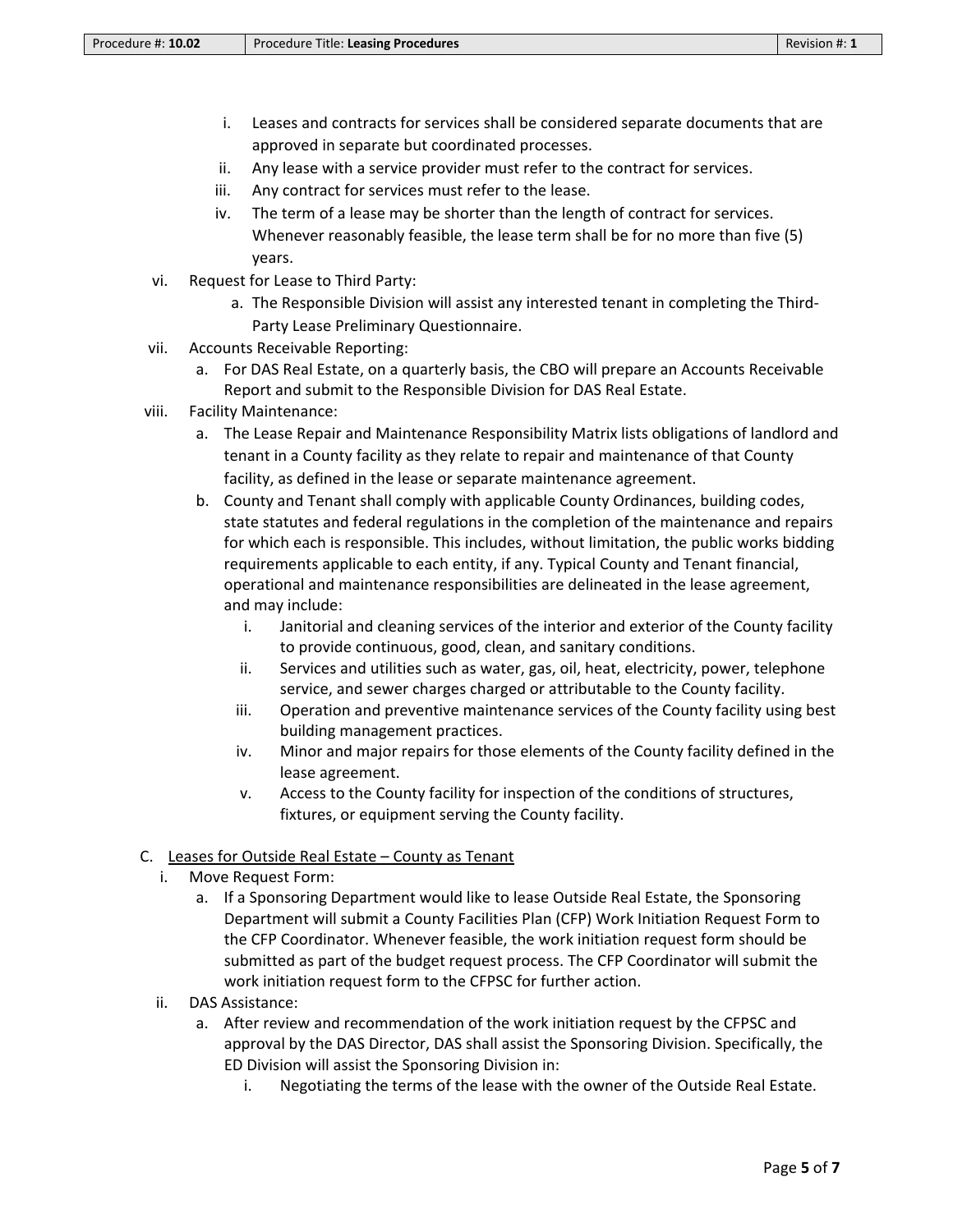- ii. Preparing a Preliminary Lease Term Sheet or lease draft for submittal to the CFPSC.
- iii. Working with Corporation Counsel to develop a final lease to execute. The ED Division may retain a third-party real estate broker to assist with site selection and negotiation.
- iii. Expectations:
	- a. When leasing Outside Real Estate, the Sponsoring Division should expect that all the costs of building out, operating, and maintaining the leased space are handled by the requesting Department, unless the owner of the Outside Real Estate agrees to costs. Consequently, the Sponsoring Department must:
		- i. Separately budget for any moving expenses, technology infrastructure, janitorial services, utilities, lease payments, and other costs related to moving into the Outside Real Estate and operating in the Outside Real Estate; and
		- ii. Provide staff of the Sponsoring Department that will (a) coordinate with DAS-Facilities Management Division (FMD) space planning and design staff on the buildout of the leased space and move management, (b) coordinate with the Information Management Service Division for technology infrastructure, (c) coordinate with the Office of Persons with Disabilities to ensure compliance with the Americans with Disabilities Act (ADA) and (d) be the primary contact with the landlord of the Outside Real Estate during the duration of the Lease.
- iv. Accounts Payable:

a. The CBO will pay all money due under the leases of Outside Real Estate.

- v. Approval:
	- a. Prior to executing any lease, the ED Division shall submit a Preliminary Lease Term Sheet to the CFPSC for review and recommendation.
	- b. For DAS Real Estate, if approved: ED Division will, in partnership with Corporation Counsel, prepare the final lease and submit it to Signers via DocuSign.
	- c. Pursuant to Wisconsin Statutes, leases for DHHS-BHD Real Estate will need recommended approval by the Milwaukee County Mental Health Board.
	- d. A copy of the final executed lease shall be retained by the Sponsoring Department, ED Division.
- D. Additional Duties
	- i. The ED Division shall maintain an inventory of all leases, and copies of each lease, for Outside Real Estate, DAS Real Estate, Parks Real Estate, Zoo Real Estate and DHHS-BHD Real Estate. The inventory list shall contain at least the department name, address of leased Real Estate, name of lessor, annual lease rate, lease rate per square foot, the length of the lease term, commencement date, termination date, and renewal options if any. In addition, ED Division shall outline maintenance obligations as negotiated between Landlord and Tenant, including janitorial and cleaning services, preventive maintenance services, and minor and major repairs.
- E. CFP Review
	- i. Upon receipt of a CFP Work Initiation Request Form for an Outside Real Estate lease, draft lease or term sheet for Outside Real Estate, the CFPSC will:
		- a. Schedule the discussion of each Preliminary Lease Term Sheet or draft lease on its next meeting's agenda with reasonable expedience.